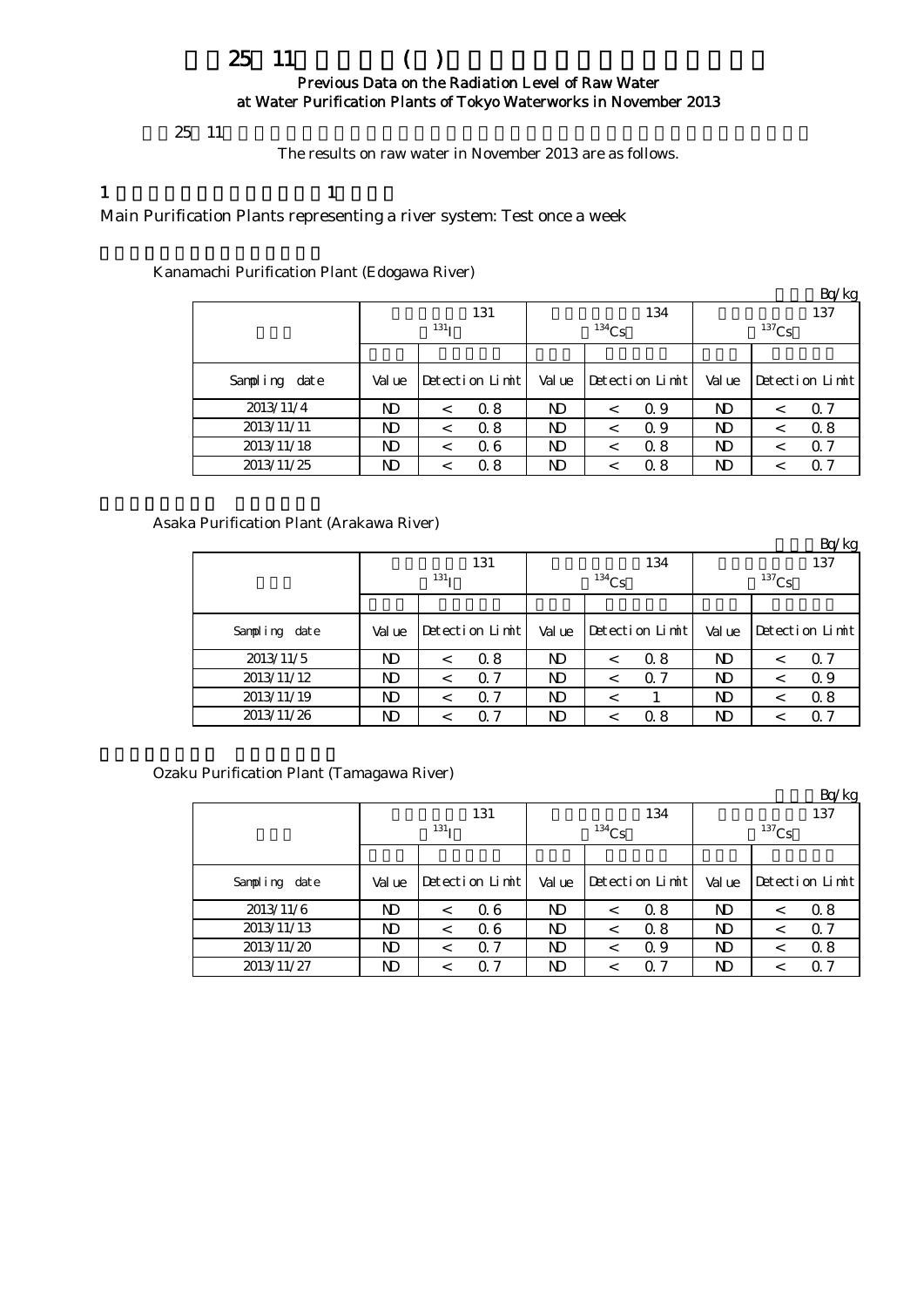| Higashi-murayama Purification Plant (Tamagawa Arakawa River) |  |
|--------------------------------------------------------------|--|
|                                                              |  |

|               |        |                  |                 |       |                     |                 |                |   | DY KR           |  |
|---------------|--------|------------------|-----------------|-------|---------------------|-----------------|----------------|---|-----------------|--|
|               |        |                  | 131             |       |                     | 134             | 137            |   |                 |  |
|               |        | 131 <sub>T</sub> |                 |       | $^{134}\mathrm{Cs}$ |                 |                |   |                 |  |
|               |        |                  |                 |       |                     |                 |                |   |                 |  |
| Sampling date | Val ue |                  | Detection Limit | Value |                     | Detection Limit | Val ue         |   | Detection Limit |  |
| 2013/11/7     | ND     | $\,<\,$          | 0.8             | ND    | $\,<\,$             | 0.8             | ND.            | < | 06              |  |
| 2013/11/14    | ND     | $\,<\,$          | $\alpha$ 7      | ND    |                     | 06              | N <sub>D</sub> | < | $\alpha$ 7      |  |
| 2013/11/21    | ND     | <                | 0.8             | ND    |                     | 0.8             | N <sub>D</sub> |   | 0.9             |  |
| 2013/11/28    | ND     |                  | 0.8             | ND    |                     | 0.8             | ND             |   | 0.9             |  |

Nagasawa Purification Plant (Sagamigawa River)

|               |        |                  |                 |        |            |                 |          |         | $L_V$ $R_S$     |  |
|---------------|--------|------------------|-----------------|--------|------------|-----------------|----------|---------|-----------------|--|
|               |        |                  | 131             |        |            | 134             | 137      |         |                 |  |
|               |        | 131 <sub>T</sub> |                 |        | $^{134}Cs$ |                 | $137$ Cs |         |                 |  |
|               |        |                  |                 |        |            |                 |          |         |                 |  |
| Sampling date | Val ue |                  | Detection Limit | Val ue |            | Detection Limit | Val ue   |         | Detection Limit |  |
| 2013/11/1     | ND     | $\,<\,$          | 0.8             | ND     |            | 0.9             | ND       | <       | 0.8             |  |
| 2013/11/8     | ND     | $\,<\,$          | $\Omega$ 7      | ND     |            | 0.8             | ND       | $\,<$   | 0.8             |  |
| 2013/11/15    | ND     | $\,<\,$          | 06              | ND     | $\,<\,$    | 0.8             | ND       | $\,<\,$ | 0.8             |  |
| 2013/11/22    | ND     | $\,<\,$          | $\alpha$ 7      | ND     |            | 0.8             | ND       | <       | 0.7             |  |
| 2013/11/29    | ND     | $\,<\,$          | 0.8             | ND     | <          | 0.8             | ND       | $\,<\,$ | 0.8             |  |

2 and  $\lambda$  1

Other Main Purification Plants: Test mostly once a month

|                      |                            |                      |                   |       |                 |              |       |                 |              |       | Bq/kg           |
|----------------------|----------------------------|----------------------|-------------------|-------|-----------------|--------------|-------|-----------------|--------------|-------|-----------------|
|                      |                            |                      | 131<br>$^{131}$ I |       |                 | $134$ Cs     | 134   | 137<br>$137$ Cs |              |       |                 |
|                      |                            |                      |                   |       |                 |              |       |                 |              |       |                 |
| Monitoring<br>poi nt | <b>Vait er</b><br>resource | Sampling<br>$\det e$ | Val ue            |       | Detection Limit | Value        |       | Detection Limit | Val ue       |       | Detection Limit |
| Msato                | Edogava<br><b>R</b> iver   | 2013/11/5            | $\mathbf{D}$      | $\lt$ | 0.7             | $\mathbf{N}$ | $\,<$ | Q <sub>7</sub>  | $\mathbf{D}$ | $\,<$ | 0.7             |
| Misono               | Arakawa<br><b>R</b> iver   | 2013/11/5            | $\mathbf{N}$      | $\lt$ | 06              | $\mathbf{N}$ | $\,<$ | 06              | $\mathbf{D}$ | $\,<$ | 0.6             |
| Kinuta               | Tanagawa<br><b>R</b> iver  | 2013/11/6            | $\mathbf{D}$      | $\lt$ | 0.9             | $\mathbf{D}$ | $\,<$ | 0.8             | $\mathbf{D}$ | $\lt$ | $\mathbf{1}$    |
| Sakai                | Tanagawa<br><b>R</b> iver  | 2013/11/7            | $\mathbf{D}$      | $\lt$ | 0.7             | $\mathbf{D}$ | $\,<$ | $\mathbf{1}$    | $\mathbf{D}$ | $\lt$ | 0.8             |
| Ki nut ashi no       | Tanagawa<br>River          | 2013/11/13           | $\mathbf{D}$      | $\lt$ | 0.8             | $\mathbf{D}$ | $\,<$ | 0.9             | $\mathbf{D}$ | $\lt$ | 0.8             |

 $Br/kg$ 

 $Rn/kg$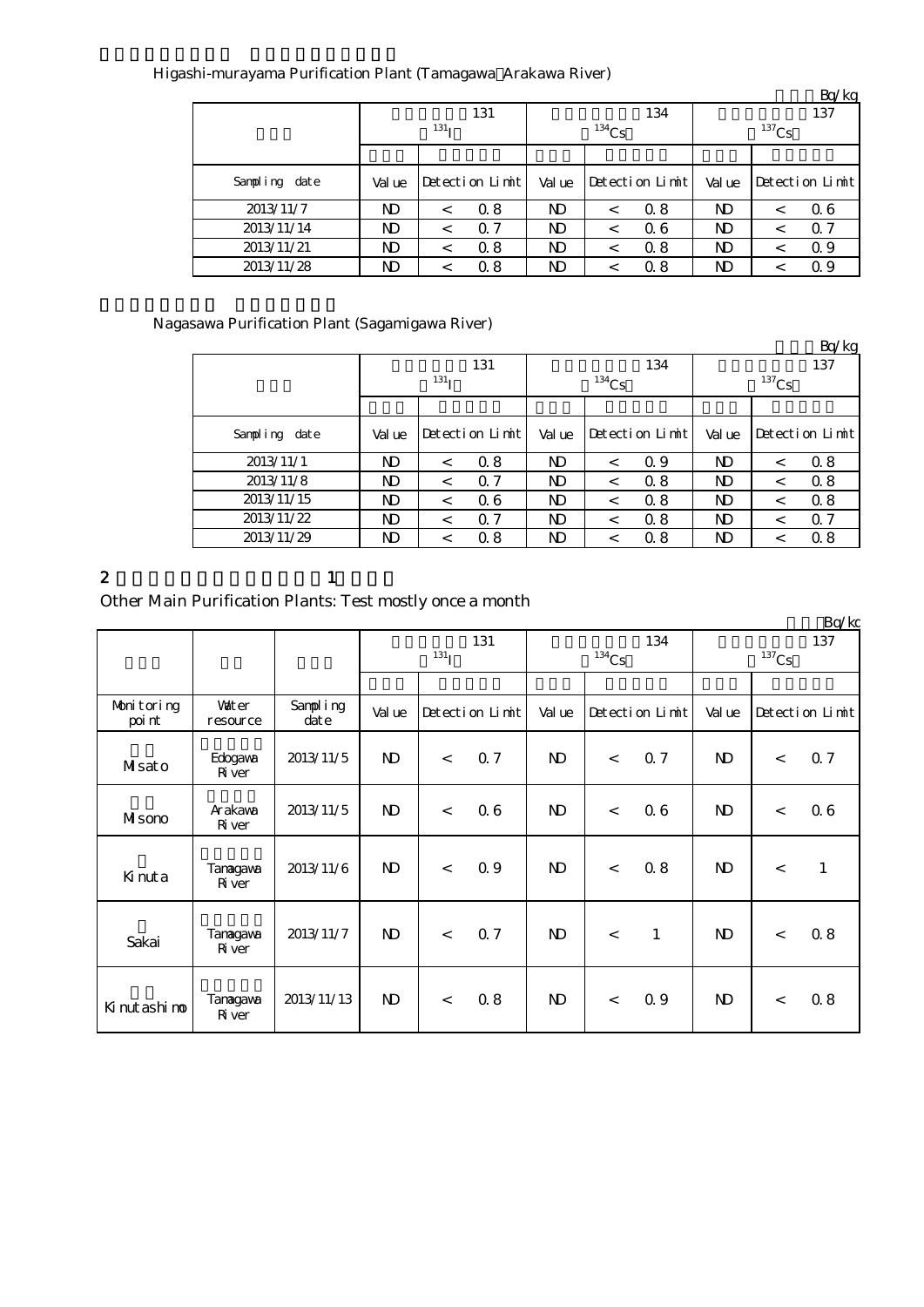Water purification plants using surface water, subsoil water, or shallow water in Tama Area: Test mostly once a month

|                  |                  |                         |       |                 |              |                          |                 |                            |         | Bq/kg           |
|------------------|------------------|-------------------------|-------|-----------------|--------------|--------------------------|-----------------|----------------------------|---------|-----------------|
|                  |                  | 131<br>131 <sub>I</sub> |       |                 |              | $^{134}\mathrm{Cs}$      | 134             | 137<br>$^{137}\mathrm{Cs}$ |         |                 |
|                  |                  |                         |       |                 |              |                          |                 |                            |         |                 |
| Monitoring point | Sampling<br>date | Val ue                  |       | Detection Limit | Val ue       |                          | Detection Limit | Val ue                     |         | Detection Limit |
| Tokura           | 2013/11/11       | N <sub>D</sub>          | $\,<$ | 06              | $\mathbf{N}$ | $\,<$                    | 0.9             | $\mathbf{N}$               | $\,<$   | 0.7             |
| <b>Qtsu</b>      | 2013/11/11       | $\mathbf{N}$            | $\,<$ | 0.8             | $\mathbf{N}$ | $\lt$                    | Q 9             | $\mathbf{N}$               | $\lt$   | 0.8             |
| N ppara          | 2013/11/13       | N <sub>D</sub>          | $\lt$ | 0.8             | $\mathbf{N}$ | $\lt$                    | $0.8\,$         | $\mathbf{D}$               | $\,<$   | 0.7             |
| H kawa           | 2013/11/13       | N <sub>D</sub>          | $\,<$ | 0.7             | $\mathbf{N}$ | $\,<$                    | 06              | N <sub>D</sub>             | $\,<\,$ | 0.6             |
| Tanasawa         | 2013/11/19       | N <sub>D</sub>          | $\,<$ | 0.9             | $\mathbf{N}$ | $\lt$                    | Q 9             | $\mathbf{N}$               | $\,<$   | Q 9             |
| <b>Q</b> aba     | 2013/11/19       | N <sub>D</sub>          | $\,<$ | 06              | $\mathbf{N}$ | $\lt$                    | 0.8             | $\mathbf{D}$               | $\lt$   | 0.8             |
| Fukasawa         | 2013/11/20       | $\mathbf{N}$            | $\lt$ | 0.7             | $\mathbf{N}$ | $\,<$                    | Q 9             | $\mathbf{N}$               | $\lt$   | 0.7             |
| <b>Ogouchi</b>   | 2013/11/25       | $\mathbf{N}$            | $\,<$ | $0.7\,$         | $\mathbf{N}$ | $\overline{\phantom{a}}$ | 0.7             | $\mathbf{N} \mathbf{D}$    | $\lt$   | 0.7             |
| Hmura            | 2013/11/25       | $\mathbf{N}$            | $\,<$ | 0.9             | $\mathbf{N}$ | $\,<\,$                  | 0.8             | $\mathbf{N} \mathbf{D}$    | $\lt$   | $0.8\,$         |

### surface water

## subsoil water

|                  |                  | 131<br>131 <sub>I</sub> |       |                 |              | $134$ Cs                 | 134             | DQ/KR<br>137<br>$137$ Cs |       |                 |
|------------------|------------------|-------------------------|-------|-----------------|--------------|--------------------------|-----------------|--------------------------|-------|-----------------|
|                  |                  |                         |       |                 |              |                          |                 |                          |       |                 |
| Monitoring point | Sampling<br>date | Val ue                  |       | Detection Limit | Val ue       |                          | Detection Limit | Val ue                   |       | Detection Limit |
| Chi gasedai ni   | 2013/11/12       | $\mathbf{N}$            | $\,<$ | 0.8             | $\mathbf{N}$ | $\,<$                    | <b>Q</b> 7      | $\mathbf{N}$             | $\,<$ | 0.8             |
| H nat awada      | 2013/11/12       | N <sub>D</sub>          | $\lt$ | 0.8             | $\mathbf{D}$ | $\lt$                    | 0.9             | N <sub>D</sub>           | $\lt$ | 0.8             |
| Nari ki          | 2013/11/18       | N <sub>D</sub>          | $\,<$ | 0.8             | $\mathbf{D}$ | $\overline{\phantom{a}}$ | 0.9             | $\mathbf{D}$             | $\lt$ | Q 7             |
| Fut anat ao      | 2013/11/18       | $\mathbf{N}$            | $\lt$ | 06              | $\mathbf{D}$ | $\lt$                    | 0.8             | $\mathbf{D}$             | $\lt$ | 0.8             |
| Takat suki       | 2013/11/20       | N <sub>D</sub>          | $\,<$ | 0.8             | $\mathbf{N}$ | $\overline{\phantom{a}}$ | 0.7             | $\mathbf{N}$             | $\lt$ | 0.7             |
| Sawai dai i chi  | 2013/11/26       | N <sub>D</sub>          | $\,<$ | 06              | <b>ND</b>    | $\lt$                    | 0.7             | $\mathbf{D}$             | $\lt$ | 0.8             |
| Savai dai ni     | 2013/11/26       | N <sub>D</sub>          | $\lt$ | 0.8             | $\mathbf{D}$ | $\lt$                    | 0.7             | $\mathbf{N}$             | $\lt$ | 0.8             |
| Mitakesann       | 2013/11/27       | $\mathbf{D}$            | $\lt$ | 0.8             | $\mathbf{D}$ | $\,<\,$                  | 0.7             | $\mathbf{D}$             | $\,<$ | 0.7             |

 $R_0/k_0$